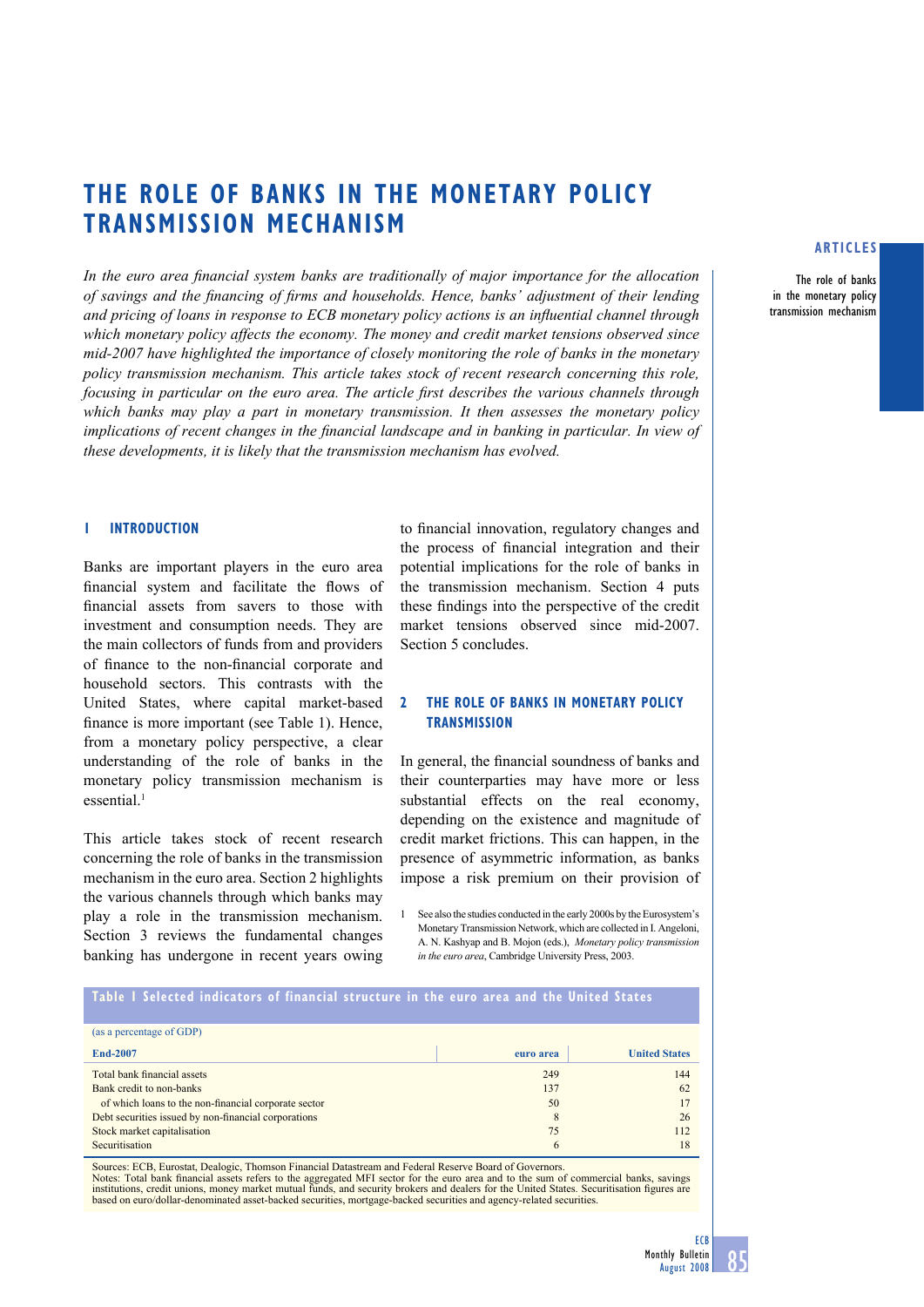credit on top of borrowers' credit risk. Under certain circumstances, banks may even ration credit.2 Moreover, the fact that credit risk evolves with economic cycles owing to fluctuations in borrowers' collateral values implies that bank lending behaviour has a generic tendency to be pro-cyclical and may, itself, cause macroeconomic fluctuations. It has been argued that these effects may even be amplified by minimum capital requirements, which are calculated using risk-weighted assets. Against this background, banks' behaviour may contribute to the transmission of monetary policy to real economic activity in a number of ways.<sup>3</sup>

# **STANDARD MONETARY POLICY TRANSMISSION CHANNELS**

Academic research has identified several channels through which monetary policy may be transmitted to the real side of the economy. First of all, monetary policy may have an impact on real spending decisions via the traditional interest rate channel, whereby changes in key ECB interest rates affect the general level of interest rates and hence consumption and investment decisions and, ultimately, real economic activity and inflation.<sup>4</sup> Owing to the relatively large share of bank loans and deposits in total financial assets and liabilities in the euro area, the bank interest rate pass-through is a key element of the interest rate channel. The impact of this channel may vary with the amplitude and speed with which bank interest rates on loans and deposits are adjusted when policy rates change. It should be noted that the bank interest rate pass-through itself depends on a multitude of factors, such as the degree of competition among banks and financial market development, but also the balance sheet situation of banks and their borrowers, in which respect it can arguably also be viewed in relation to the credit channel (discussed below).

Second, owing to the potential presence of credit market imperfections and non-perfect substitutability of bank versus non-bank assets and liabilities, banks may play a distinct role in amplifying the effects of changes to monetary

policy. The extent to which bank lending behaviour affects the transmission of monetary policy largely hinges on whether bank loans and deposits are "special" (in terms of having no perfect substitutes), as emphasised by the literature on the credit channel of monetary transmission.5 In essence, the existence of a credit channel depends, on the one hand, on the extent to which banks can easily substitute other funding sources for deposits and, on the other hand, on the extent to which bank borrowers are able to find alternative funding sources to bank financing. With respect to the latter, in particular, small and medium-sized enterprises and households could have difficulties in finding sources of external financing other than bank loans and hence largely depend on the ready availability of bank credit to fund their investment and consumption activities.

The "narrow" credit channel, or bank lending channel, operates via the effect of a monetary policy change on the liability side of banks' balance sheets, which may induce the adjustment of bank assets, including loans. For example, a monetary policy-induced reduction of banks' reserve holdings could lead to a contraction in loan supply if banks either are not fully able to substitute other sources of funding for deposits (for example, because

- prices and nominal wages are inflexible (sticky) in the short run. For recent evidence on the broad monetary policy transmission mechanism in the euro area see for example J. Boivin, M. P. Giannoni and B. Mojon, "Macroeconomic dynamics in the euro area", invited contribution to D. Acemoglu, K. Rogoff and M. Woodford (eds.), *NBER Macroeconomics Annual 2008*.
- 5 See for example B. S. Bernanke and A. Blinder, "Credit, money, and aggregate demand", *American Economic Review*, 78, No 2, May 1988, pp. 901-921; B. S. Bernanke and M. Gertler, "Inside the black box: the credit channel of monetary policy transmission", *Journal of Economic Perspectives*, 9, No 4, fall 1995, pp. 27-48; and B. S. Bernanke, M. Gertler and S. Gilchrist, "The financial accelerator in a quantitative business cycle framework" in J. Taylor and M. Woodford (eds.) *Handbook of Macroeconomics*, Amsterdam, North-Holland, 1999.

<sup>2</sup> See J. E. Stiglitz and A. Weiss, "Credit rationing in markets with imperfect information", *American Economic Review*, 71, No 3, June 1981, pp. 393-410; and B. Holmström and J. Tirole, "Financial intermediation, loanable funds, and the real sector", *The Quarterly Journal of Economics*, Vol. 112, No 3, 1997, pp. 663-691. See also X. Freixas and J.-C. Rochet, *Microeconomics of Banking*, MIT Press, 1997.

<sup>3</sup> As counterparties in monetary policy operations, banks clearly also play a direct role in the implementation of monetary policy. 4 The interest rate channel works on the assumption that some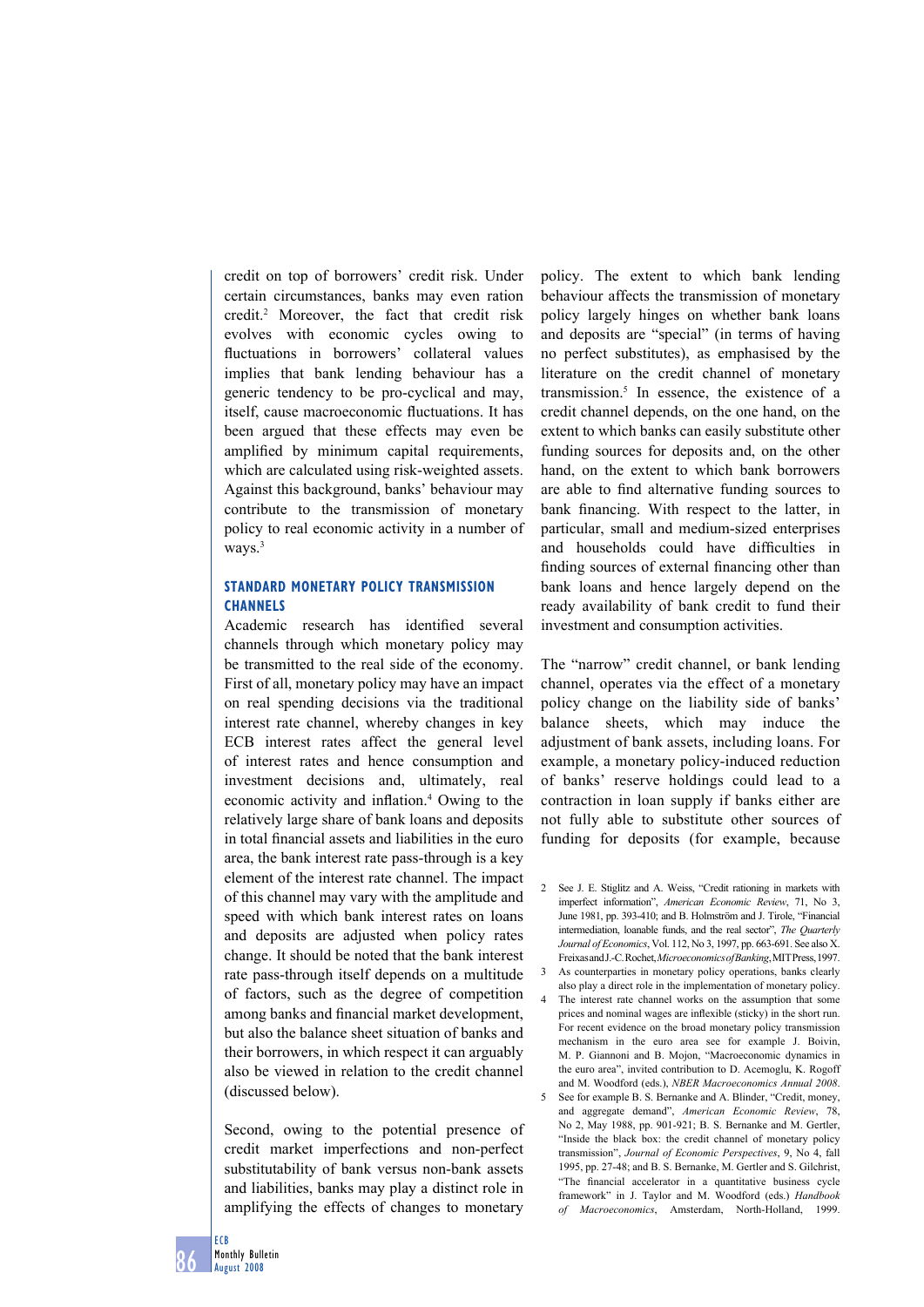**The role of banks in the monetary policy transmission mechanism**

of their size or capital position) or have insufficient liquidity buffers.<sup>6</sup> Part of the bank lending channel is related to banks' capital positions, in the sense that monetary policy can induce banks to adjust their loan supply by affecting capital positions (which are subject to minimum regulatory requirements and credit ratings-based target ratios).7

The "broad" credit channel (or balance sheet channel) relates to the balance sheet position of banks' borrowers. Monetary policy may, via the impact on real interest rates, which affect disposable income, firms' cash flows and (via the asset price channel) collateral values, change the net worth of borrowers and hence banks' willingness to supply loans. It thus may alter "the external finance premium" facing bank borrowers.<sup>8</sup>

# **THE RISK-TAKING CHANNEL OF MONETARY TRANSMISSION**

More recently the notion of a "risk-taking" channel of monetary policy transmission has been put forward.<sup>9</sup> This channel can work along several dimensions (see also Box 1 for a more detailed exposition of the relationship between monetary policy and risk aversion). First, by affecting collateral values, asset prices and cash flows, monetary policy may affect the risk perception and risk tolerance of banks (and nonbanks) and hence the overall risk-taking behaviour in the economy. For example, Jiménez et al. (2007) show that banks tend to lend to riskier borrowers when the monetary policy stance is accommodative.10 Arguably, one needs to distinguish in this context between the standard balance sheet channel effects on the net worth of borrowers and the additional amplifying effect from the induced risk-taking behaviour of banks and other economic agents. Furthermore, bank credit has also been shown to be related to economic fluctuations, as evidenced for example by the empirical correlation between credit and asset price cycles.11 Second, in addition to this effect working through the risktaking attitude of banks it has been suggested that monetary policy, by affecting asset prices, may drive a wedge between actual returns and

some institutional investors' nominal return targets, which may induce these investors to "search for yield" across a wider array of assets. For example, it could be the case that the environment of low interest rates observed in recent years has led some institutional investors (such as pension funds and insurance corporations) to invest increasingly in creditrelated assets, which has allowed banks to increasingly fund themselves by selling loans in the secondary market, thus potentially boosting their ability to supply new loans. It has also been argued that if financial intermediaries and market participants expect some kind

- 6 Empirically, this channel has typically been explored using microeconomic data; see for example A. N. Kashyap and J. Stein, "What do a million observations on banks say about the transmission of monetary policy?", *American Economic Review*, 90, No 3, June 2000, pp. 407-28. For the euro area, see the collection of papers in I. Angeloni, A. N. Kashyap and B. Mojon (eds.), *Monetary policy transmission in the euro area*, Cambridge University Press, 2003.
- 7 A precondition for the bank capital channel is that the market for bank equity is imperfect; see for example S. Van den Heuvel, "Does bank capital matter for monetary transmission?", Economic Policy Review, Federal Reserve Bank of New York, May 2002, pp. 259-265; R. P. Kishan and T. P. Opiela, "Bank capital and loan asymmetry in the transmission of monetary policy", *Journal of Banking & Finance*, 30, 2006, pp. 259-285; L. Gambacorta and P. Mistrulli, "Bank capital and lending behaviour: empirical evidence for Italy", Banca d'Italia Economic Research Paper No 486, 2003; and Y. Altunbas, G. de Bondt and D. Marqués, "Bank capital, bank lending, and monetary policy in the euro area", *Kredit und Kapital*, 4/2004.
- 8 The external finance premium is the difference between the cost to the borrower of external versus internal funds.
- 9 See for example C. Borio and H. Zhu, "Capital regulation, risk-taking and monetary policy: a missing link in the transmission mechanism?", paper presented at the ECB conference on "The implications of changes in banking and financing for the monetary policy transmission mechanism", November 2007.
- 10 See G. Jiménez, S. Ongena, J. L. Peydró-Alcalde and J. Saurina, "Hazardous times for monetary policy: What do twenty-three million bank loans say about the effects of monetary policy on credit risk?", CEPR Discussion Paper No 6514, 2007 (and forthcoming ECB Working Paper). Likewise, it has been shown that bank lending standards tend to be pro-cyclical; see A. N. Berger and G. F. Udell, "The institutional memory hypothesis and the procyclicality of bank lending behaviour", *Journal of Financial Intermediation*, 13, 2004, pp. 458-495.
- 11 See for example C. Borio and P. Lowe, "Asset prices, financial and monetary stability: exploring the nexus", BIS Working Paper No 114, July 2002; C. Borio and P. Lowe, "Securing sustainable price stability: should credit come back from the wilderness?" BIS Working Paper No 157, July 2004; C. Reinhart and K. Rogoff, "Is the 2007 US sub-prime financial crisis so different? An international historical comparison", NBER Working Paper No 13761, 2008; and C. Detken and F. Smets, "Asset price booms and monetary policy", in Horst Siebert (ed.), *Macroeconomic policies in the world economy*, Springer, Berlin, 2004.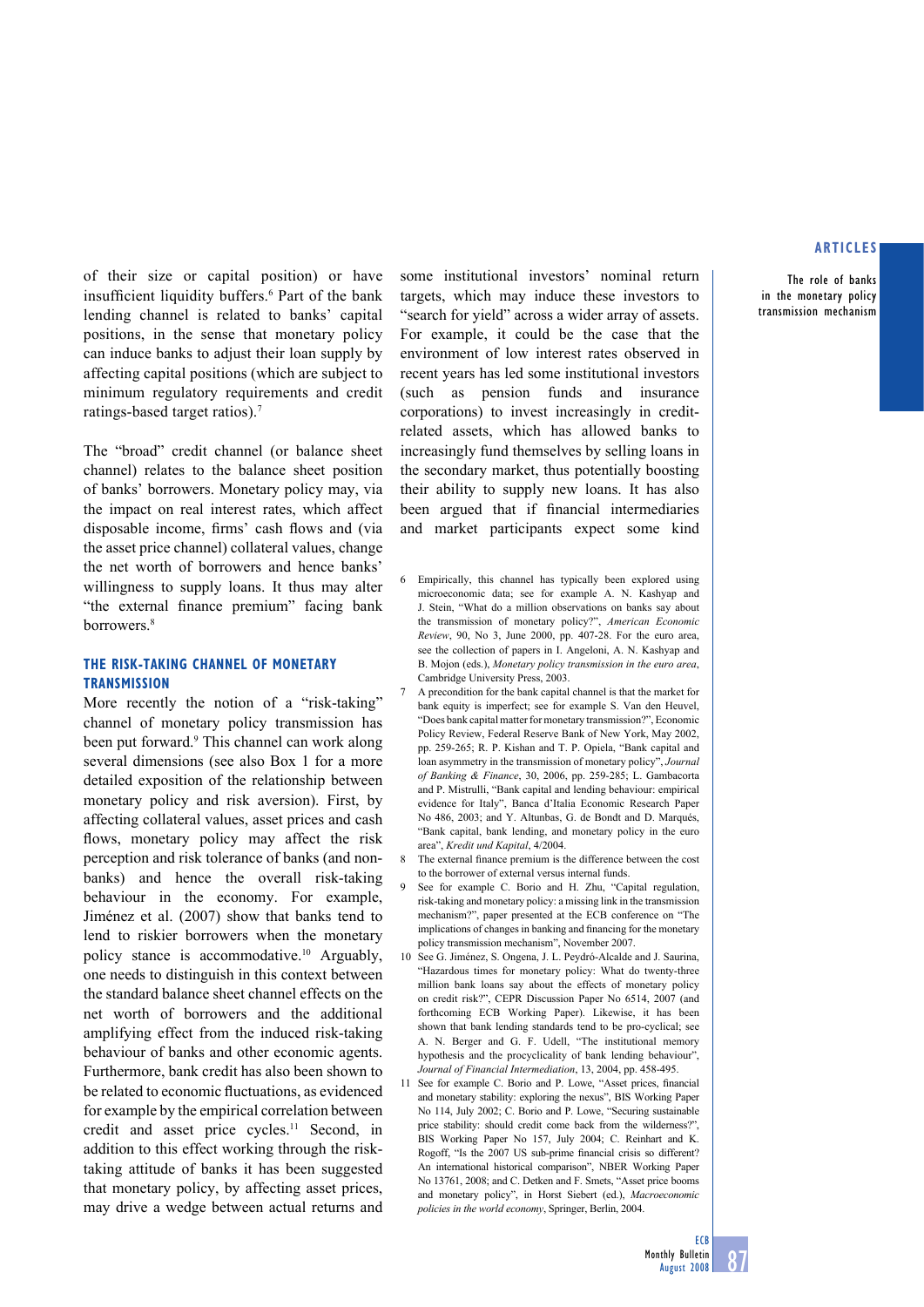of "insurance" from the central bank against downside risks to asset prices, it may lead to moral hazard issues in the form of excessive risk-taking on average over the business cycle.

#### **Box 1**

# **RISK-TAKING AND RISK COMPENSATION AS ELEMENTS IN THE MONETARY POLICY TRANSMISSION PROCESS**

The issue of risk-taking and risk management on the part of commercial banks is only one aspect of a possible risk-taking channel of monetary policy. The fact that monetary policy rates are among the set of potential driving factors behind financial risk spreads has long been acknowledged. Only recently, though, has the academic literature started to explore more systematically the mechanisms through which the strategy and conduct of monetary policy may influence risk assessment as well as the size and dynamics of financial risk premia. Complementing the analysis of risk-taking on part of commercial banks in the main text, this box takes a more general perspective on the relationship between monetary policy and risk premia.

#### The relevance of financial risk premia to the monetary policy transmission process

The key policy instrument of modern central banks is a nominal short-term interest rate. As current and expected levels of interest rates are a central element in the valuation of various financial securities, monetary policy has an impact on a broad range of asset prices and yields. These in turn are important factors influencing real economic activity and inflation.

As financial assets are claims to future payments, their prices can be interpreted as reflecting the expectation of these payments, discounted to the present. The discount factors used for this exercise can be understood as reflecting interest rates on different maturities augmented by premia whose size will differ according to the "riskiness" of the respective asset.<sup>1</sup> Hence, riskier assets will trade at a lower price or – alternatively – offer a higher return to investors. This decomposition of asset prices and returns implies that changes in monetary policy rates may have an impact on their values, by changing the outlook for future payments or by changing the riskfree component of the discount factor, but also by impacting on the required risk premium. Thus, for any part of the transmission mechanism that operates via changes in asset values and interest rates – which affect investment and spending decisions – potential amplifying or attenuating effects stemming from changing risk premia have to be taken into account.

Given the relevance of risk premia to the monetary policy transmission mechanism, the impact of monetary policy may be explored along two – interrelated – dimensions. First, there is a need to determine the channels of influence that may exist between the level of short-term interest rates on one side and the private sector's assessment of risk and its desired risk compensation on the other. Second, it is important to understand the general relationship between risk premia and the conduct and strategy of monetary policy. This second aspect takes a more structural perspective, geared to the relevance of aspects such as the objective of monetary policy or central bank transparency and communication.

1 See J. H. Cochrane, *Asset pricing*, Princeton University Press, 2005.

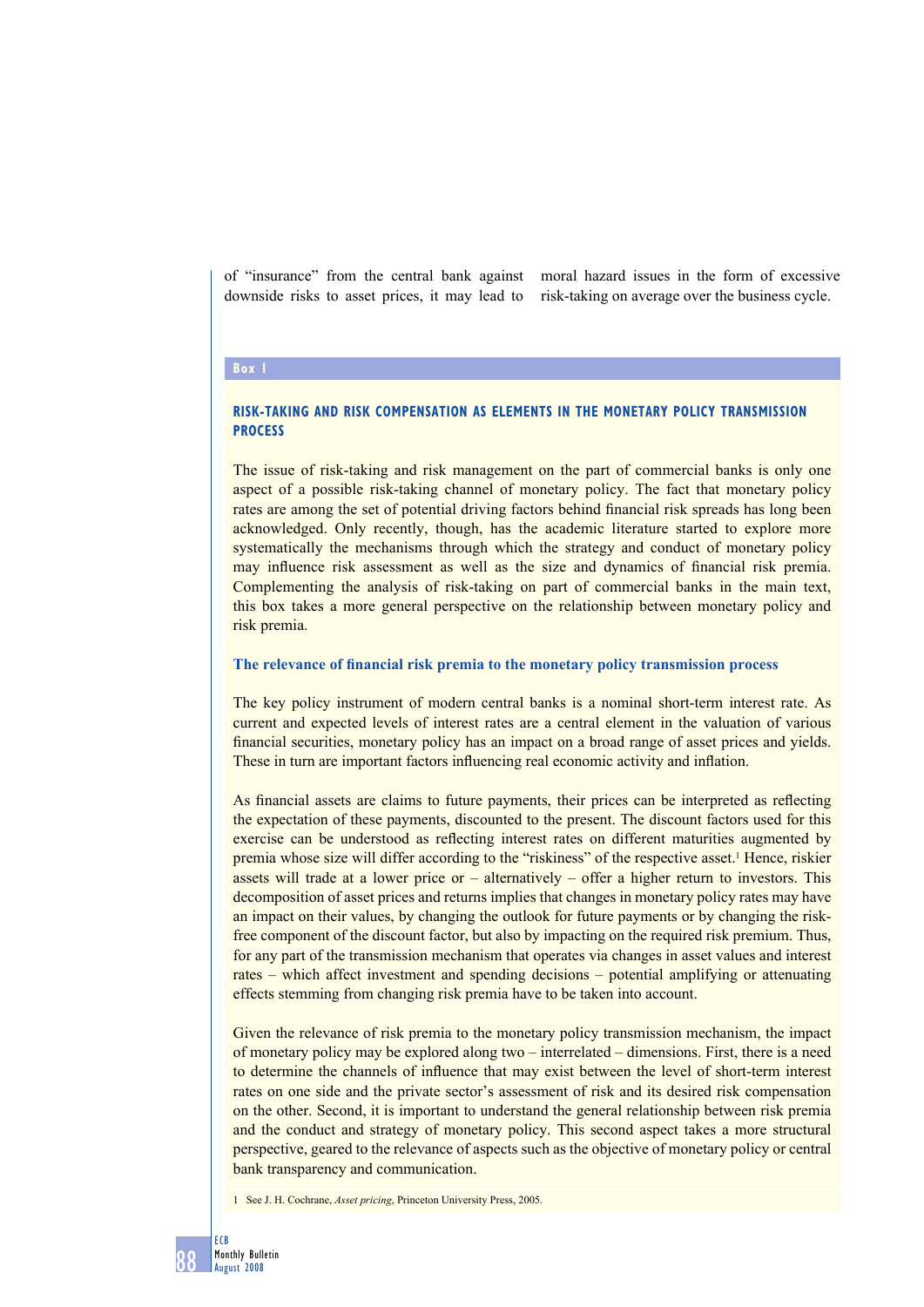**The role of banks in the monetary policy transmission mechanism**

# **Changes in policy rates and risk premia**

Concerning the former aspect, changing monetary policy rates may in principle impact on both the perceived riskiness of certain assets and the risk compensation desired by investors.<sup>2</sup> The two effects should also hold, by analogy, from the viewpoint of a bank regarding the perceived riskiness of borrowers or their projects on one side, and the bank's general inclination to engage in riskier lending on the other.

As an example of the first type of impact, tighter monetary conditions may contribute to an increase in the riskiness of securities issued by firms through an induced rise in interest rate costs or a weakening of balance sheets. Hence this effect may be interpreted as an additional facet of the balance-sheet channel. This helps to explain why expected excess returns on stocks and corporate bond spreads would be likely to increase in response to a tightening of monetary policy.<sup>3</sup>

As regards the second type, changing interest rates could lead to a change in desired risk compensation. Risk compensation can be thought of as being closely related to investors' risk aversion, which is not constant over time but changes with economic conditions. A relationship between monetary policy and investor risk aversion may arise, for example, in economic models with habit persistence, in which risk appetite (the opposite of risk aversion) is higher the more investors' current consumption levels exceed a "reference level" of consumption. The latter can be best understood as an average of consumption levels over the recent past. If a contractionary monetary policy move negatively affects current real activity and consumption levels, it may at the same time increase investors' risk aversion.<sup>4</sup>

Regarding the empirical evidence for these effects, it is somewhat challenging to pin down quantitatively the relationship between monetary policy rates and risk premia. One approach is to explore the direct ("reduced-form") relationship between monetary policy rates on one side and measures of risk premia, risk assessment or risk compensation on the other.<sup>5</sup> However, as monetary policy reacts to changes in the economic environment, it is often deemed more appropriate to single out the pure effect, i.e. that of the unexpected part of changes in monetary policy rates, on risk premia. Concerning the effects of such monetary policy impulses, there is in fact evidence that increases in policy rates can lead to higher expected excess returns on stocks or to a widening of corporate bond spreads.<sup>6</sup>

<sup>2</sup> See B. S. Bernanke and K. N. Kuttner, "What explains the stock market's reaction to Federal Reserve policy?", *The Journal of Finance*, 60, No 3, June 2005, pp. 1221–1257.

<sup>3</sup> Concerning inflation risk premia contained in nominal asset prices, short-term interest rate increases may have the opposite effect, i.e. that of lowering premia, as found in the arbitrage-free model described in P. Hördahl and O. Tristani, "Inflation risk premia in the term structure of interest rates", ECB Working paper No 734, 2007. The authors argue that this effect may be a reflection of a monetary policy tightening increasing private sector confidence in the absence of future upside inflation surprises.

<sup>4</sup> See for example J. Y. Campbell and J. H. Cochrane, "By force of habit: a consumption-based explanation of aggregate stock market behavior", *Journal of Political Economy*, 107, 1999, pp. 205-51. In the model by J. A. Wachter described in "A consumption-based model of the term structure of interest rates", *Journal of Financial Economics*, 79, 2006, pp. 365-99, in which risk itself is constant, the surplus consumption ratio – implying time-varying risk compensation – fully determines term premia on nominal bonds.

<sup>5</sup> See for example S. Manganelli and G. Wolswijk, "Market discipline, financial integration and fiscal rules – what drives spreads in the euro area government bond market?", ECB Working Paper No 745, 2007, which points to a strong co-movement of euro area sovereign bond spreads with the level of short-term interest rates. Another example is the relationship between the monetary policy stance and risk compensation in the credit default swap (CDS) market found in J. D. Amato, "Risk aversion and risk premia in the CDS market", BIS Quarterly Review, December 2005.

<sup>6</sup> See for example Deutsche Bundesbank, "Corporate bond spreads", Financial Stability Report 2005, and Bernanke and Kuttner (2005; see footnote 2).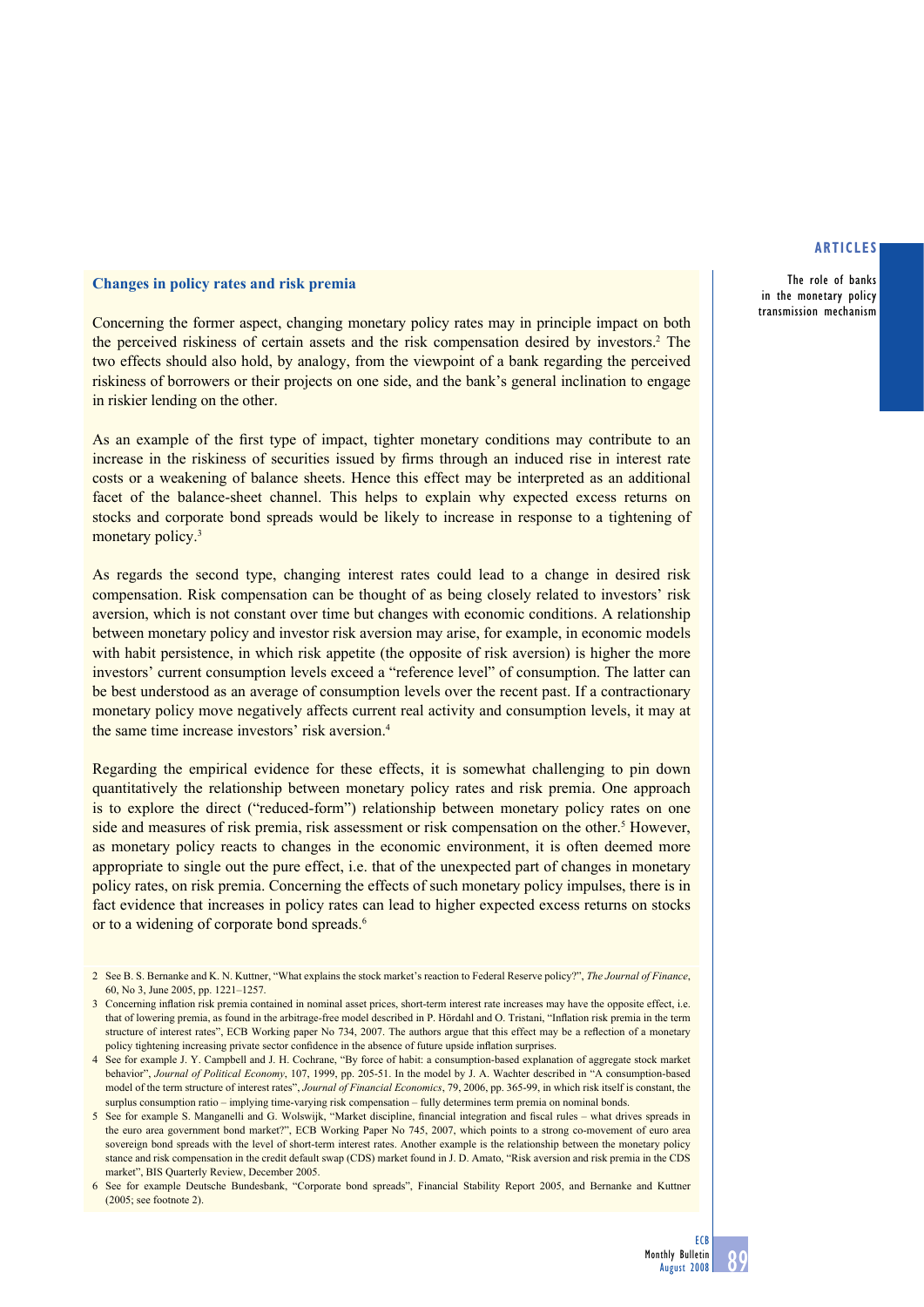#### **Elements of monetary policy strategy and risk premia**

Besides the question of how monetary policy rate changes impact on risk premia, it is important to know whether elements of a monetary policy strategy can influence the overall levels of risk premia. In fact, recent academic literature confirms the view  $-$  long held by monetary policymakers and commentators – that investors' risk assessment and risk compensation depend on aspects such as the transparency, credibility or predictability of monetary policy.

For instance, improved monetary policy credibility and predictability have been put forward as one explanation for the recent episode of surprisingly low government bond yields and associated term premia.7 Moreover, it has been suggested that the policy objective itself – for example the perceived weight the central bank attaches to price stability as opposed to other conceivable objectives – plays a role. $8$ 

A perceived systematic reaction of a central bank to macroeconomic conditions, typically captured in the academic literature through the stylised concept of a "reaction function", is also relevant. The degree to which a central bank reacts to undesired macroeconomic fluctuations, i.e. fluctuations that are incompatible with its objective of price stability, will certainly have an impact on the risk premium desired by investors holding assets that pay out in nominal terms.<sup>9</sup>

Finally, it is arguably important how well the public understands the working of the economy in general and the reactions of monetary policy in particular. In this respect, changes in households' confidence in the monetary policy rule may well impact on the size of both inflation premia embedded in nominal bond yields and equity premia.<sup>10</sup>

Overall, the literature exploring the role of risk premia and their dependence on monetary policy in a consistent framework of modern monetary (equilibrium) models is still in its infancy. Further exploration of this nexus is certainly an avenue through which a more complete view of the transmission mechanism may be obtained.

- 7 See D. Backus and J. H. Wright, "Cracking the conundrum", Finance and Economics Discussion Series Paper, Federal Reserve Board, 2007-46. Concerning the credibility issue more generally, F. J. Palomino, "Interest rates, bond premia and monetary policy", mimeo, University of Michigan, 2007, finds that the stability benefits that arise from commitment policy (extensively discussed in the literature on optimal monetary policy) come with the by-product of lower inflation risk premia.
- 8 See P. Söderlind, "Monetary policy effects on financial risk premia", University of St. Gallen Discussion Paper No 2006-26.

9 See M. F. Gallmeyer, B. Hollifield, F. J. Palomino and S. E. Zin, "Arbitrage-free bond pricing with dynamic macroeconomic models", *Federal Reserve Bank of St. Louis Review*, July/August 2007, pp. 305-326.

10 Overall premia would then consist of proper risk premia as well as uncertainty premia. See O. Tristani, "Model misspecification, the equilibrium natural interest rate and the equity risk premium", ECB Working Paper No 808, 2007.

# **3 RECENT DEVELOPMENTS IN BANKING AND THEIR IMPLICATIONS FOR THE MONETARY TRANSMISSION MECHANISM**

The above-mentioned theoretical and empirical findings concerning the role of banks in the monetary policy transmission mechanism refer largely to a traditional financial system where banks act as intermediaries by taking deposits from and granting loans to the non-financial sector and where there is a clear distinction

between the functioning of banks and of capital markets. Over the past few decades, however, major changes have taken place in the ways banks conduct their business, as well as in the financial system more generally. An important question is how, in particular, the emergence of securitisation and structured credit products has – by transforming the traditional bank business model and bringing new investors to the credit markets  $-$  influenced the financial system and the ways it interacts with monetary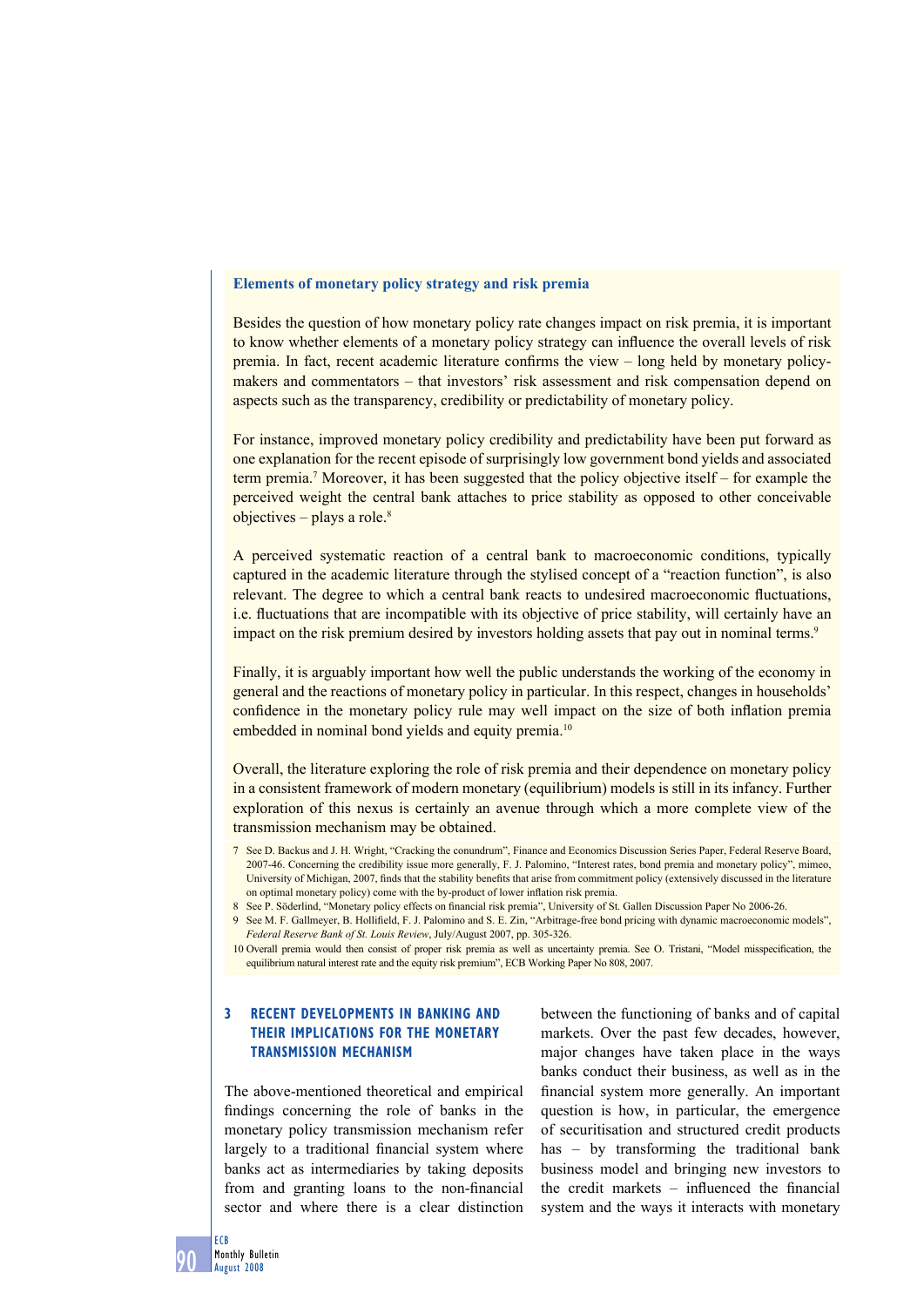**The role of banks in the monetary policy transmission mechanism**

policy. The multitude of financial innovations, particularly in the area of credit risk transfer, is likely to have impacted on the monetary policy transmission mechanism. In the process, the conduct of monetary policy has become more complex than in the past.

# **RECENT CHANGES TO FINANCIAL INTERMEDIATION**

The favourable environment in recent years of low risk premia, low inflation and rapid technological progress combined with a longrunning process of financial deregulation and integration as well as the parallel move to fairvalue accounting standards and more risksensitive capital adequacy rules has spurred a large amount of financial innovation. One of the most remarkable developments in this regard has been the surge in securitisation activity and the spread of new, innovative credit risk transfer instruments more generally.12

Whereas securitisation activities in the US financial system have been important for a number of years, in the euro area they have developed more recently. Nonetheless, the growth of securitisation markets in the euro area until the recent slowdown owing to the financial market tensions that began in mid-2007 was remarkable (see Chart 1). Indeed, the issuance



Note: The "CDO" category does not include synthetic CDOs.

of euro-denominated asset-backed securities increased from around €50 billion in 1999 to almost  $\epsilon$ 400 billion in mid-2007.<sup>13</sup> It is worth noting, however, that progress in securitisation activity has been relatively uneven across euro area countries and that, despite the strong growth observed in recent years, the level of securitisation activity in the euro area remains well below that in the United States and the United Kingdom (see Chart 2).

Another illustration of the surge in credit transfer activities in the financial system is that the notional amount outstanding in the global credit default swap (CDS) market rose from virtually zero in 2001 to around USD 60 trillion at the end of  $2007$ .<sup>14</sup> In addition, the past decades have seen the growing importance of a range of non-bank financial intermediaries.15 While this process originated to a large extent in the United States, a similar

- 12 For a more detailed review of securitisation activity see the article entitled "Securitisation in the euro area" in the February 2008 issue of the Monthly Bulletin.
- 13 Based on a 12-month moving sum.
- 14 See for example "OTC derivatives market activity in the second half of 2007", BIS, May 2008, and "ISDA Year-End 2007 Market Survey", International Swaps and Derivatives Association, 2008.
- 15 See also R. Rajan, "Has financial development made the world riskier?", NBER Working Paper No 11728, 2005.

#### **Chart 2 Securitisation in the euro area, the United Kingdom and the United States**

(as a percentage of GDP)

20





Source: Dealogic DCM Analytics.

Note: By country of underlying risk. Figures include asset-backed securities but exclude CDOs and securities issued by US government-sponsored agencies.

20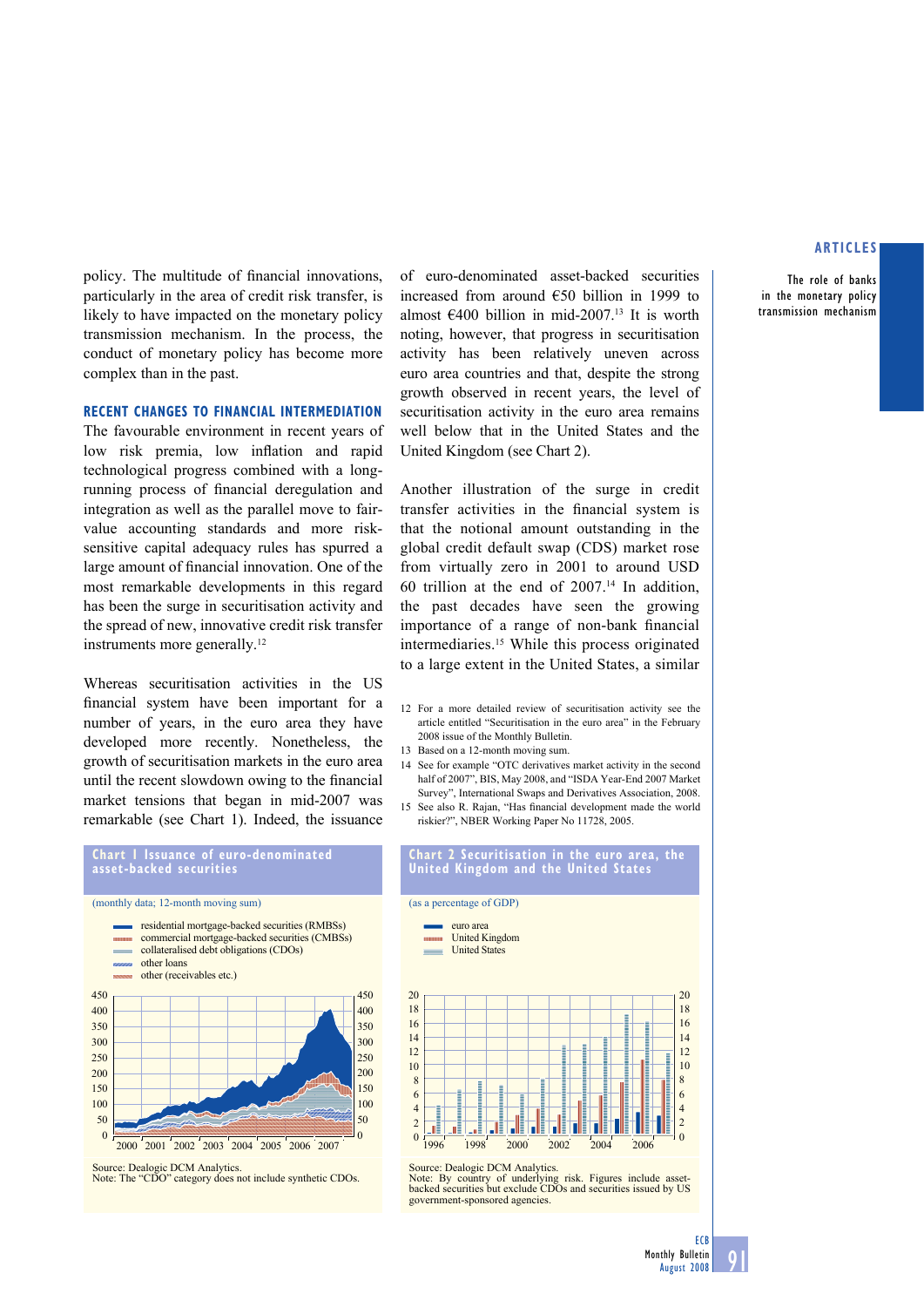development has been observed in the euro area financial system, whereby non-bank financial intermediaries such as investment funds, insurance companies, pension funds and credit card operators have become increasingly important. More recently, more esoteric financial players such as hedge funds, collateralised debt obligation (CDO) funds, special purpose vehicles and conduits have also expanded significantly.<sup>16</sup>

The emergence of these new players has created a larger investor base and hence has, on the one hand, facilitated the placement of financial assets originated by banks (such as securitised and syndicated loans) and, on the other, encouraged market-based financing (such as commercial paper and corporate bonds). A further implication of these developments is that the way banks provide and price their loans is increasingly determined by the extent to which the loans can be either hedged or sold in the market place. Hence, the loan granting process has become more sensitive to changes in marketbased prices of credit risk (such as CDS spreads and secondary loan prices).

All in all, these developments have transformed the financial system, making it more marketoriented, and have also increasingly blurred the traditional distinction between a bank-based and a market-based system.17 While these developments have resulted in financial intermediation becoming more based on market prices, they have also allowed a wider dispersion of risks across the system. Partly in light of these developments, the past decades have seen a relative decline in the importance of the traditional model of financial intermediation whereby banks obtain funding mainly via deposits and use these funds to grant loans that they hold to maturity. This model has over time been complemented with another, where banks increasingly rely on market-based funding and transfer a major part of their credit risk off balance sheet. In other words, some segments of the banking sector have moved away from the traditional

"originate-and-hold" model and towards an "originate-and-distribute" model. A simple illustration of the changing nature of banking is the increasing "funding gap" (i.e. the difference between deposits from and loans to the non-financial private sector) of euro area MFIs, which suggests that banks are tending to rely more on non-deposit funding, such as market-based debt and securitisation.<sup>18</sup> However, except for the larger banks, the majority of euro area banks have not adopted the "originate-and-distribute" banking model and still base their operations on the traditional "originate-and-hold" model.<sup>19</sup>

# **MONETARY POLICY IMPLICATIONS OF THE CHANGING FINANCIAL LANDSCAPE**

Assuming that the trend of financial innovation has changed the nature of at least a part of the banking system, it may in the process have also altered the role of banks in the transmission of monetary policy in important ways.

With respect to the interest rate channel, it may be expected that the increasing degree of market-based pricing of bank loans has made bank interest rates more sensitive to changes in monetary policy rates via the latter's effect on market interest rates. Indeed, evidence for the United States suggests that the growth of securitisation activities has speeded up the responsiveness of mortgage rates to changes in policy rates.20 More recent evidence for the euro area also points to a

- 16 See for example "Corporate finance in the euro area structural issues report", ECB, May 2007.
- 17 See also J.-C. Trichet, "Some reflections on the development of credit derivatives", keynote address given at the 22nd Annual General Meeting of the International Swaps and Derivatives Association (ISDA), Boston, 18 April 2007.
- 18 According to the MFI balance sheet statistics, the funding gap of euro area MFIs increased from around nil in 1997 to more than  $E1,300$  billion (or 5% of total assets) in the first quarter of 2008. Moreover, this figure may be even higher depending on the extent to which securitised loans are derecognised from banks' balance sheets.
- 19 See also Box 2.2 entitled "Medium-term challenges for the different banking models" in "Financial Stability Report", Banco de España, April 2008.
- 20 See A. Estrella, "Securitization and the efficacy of monetary policy", *Economic Policy Review*, Volume 8, No 1, Federal Reserve Bank of New York, May 2002, pp. 243-255.

**ECB**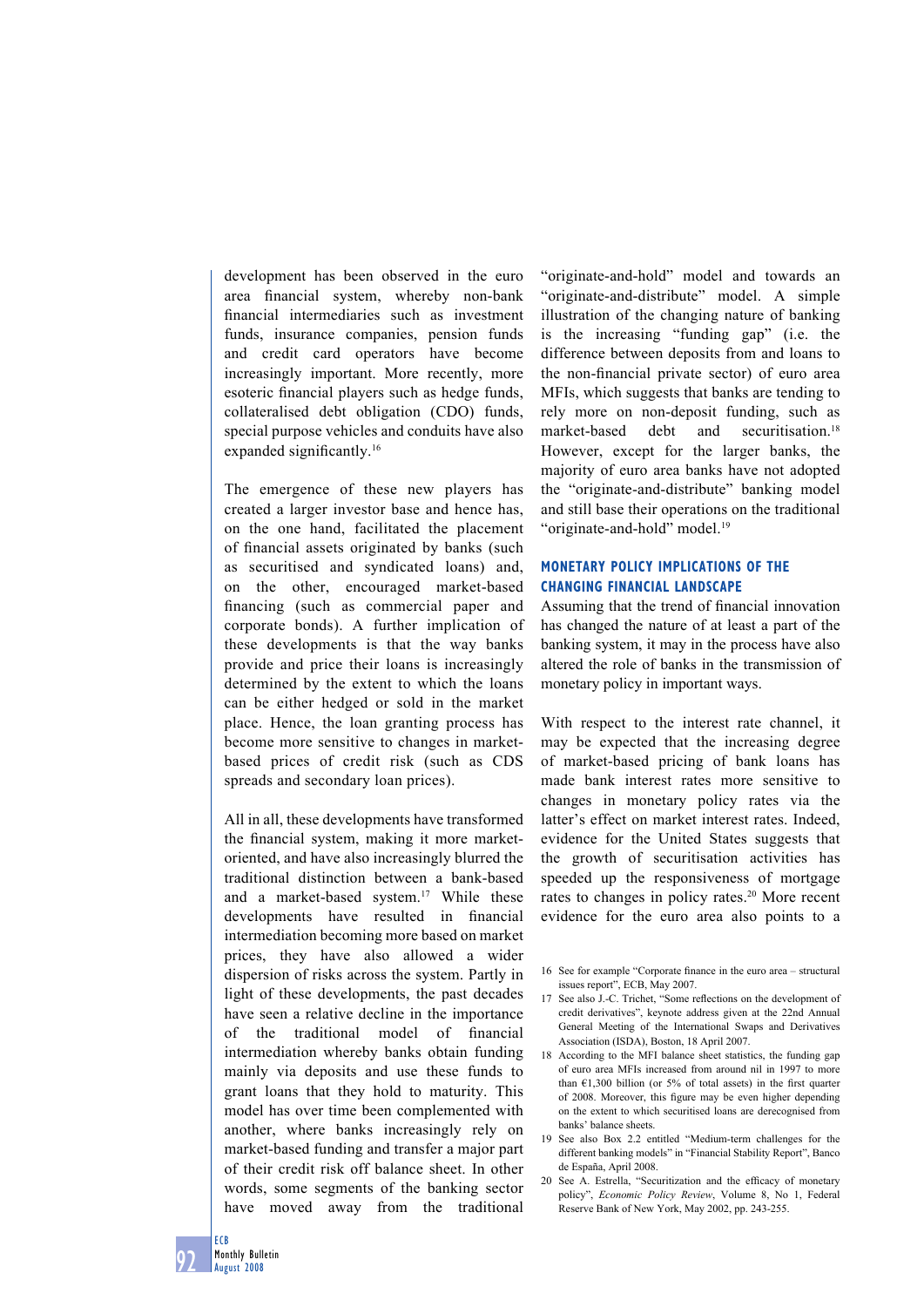**The role of banks in the monetary policy transmission mechanism**

stronger and faster bank interest rate passthrough from changes in policy rates for banks which are more active in securitisation and derivatives markets.<sup>21</sup>

A number of observations can also be made regarding the credit channel. First, "true sale" securitisation, in which the underlying assets are removed from the originating bank's balance sheet, has provided banks with an additional funding source. This is likely to have reduced the sensitivity of bank loan supply to changes in monetary policy rates and, other things being equal, weakened the bank lending channel.

Second, by transferring credit risk off balance sheet, securitisation may help originating banks to obtain capital relief, which in turn may free up funds for additional provision of loans as well as reduce the possibility of balance sheet constraints in the face of monetary policy changes. This was an issue under the Basel I capital adequacy framework, as securitisation was often perceived as a means for banks to arbitrage on the level of required regulatory capital by transferring better-quality assets off balance sheet while retaining the riskier loans (as the capital requirements distinguished only to a limited degree between different kinds of credit risk). The new Basel II framework aims to, among other things, correct incentives for such regulatory arbitrage by aligning the regulatory capital requirements more closely with actual economic risk.<sup>22</sup> At the same time, it has been argued that this more risk-sensitive framework potentially amplifies the pro-cyclical nature of bank lending and thus may lead in certain periods to a reduction of loan supply.<sup>23</sup>

Third, the use of structured credit products should be seen in the context of advances in bank risk management systems. Notably, the combination of new credit risk modelling techniques and credit derivatives has allowed an improved allocation and dispersion of banking book risk at the portfolio level, which in turn may have enhanced banks' ability to expand their balance sheets. All in all the emergence of securitisation and credit derivatives is likely to have led in normal circumstances to a change in bank lending dynamics, possibly leading to a more muted reaction of bank loan supply to monetary policy changes.<sup>24</sup> Empirical evidence on the role of securitisation and bank risk-taking in the monetary policy transmission mechanism is provided in Box 2. Hence, by expanding the breadth of the credit markets the advances in credit risk transfer instruments are likely to have reduced the effectiveness of the bank lending channel in normal circumstances, while potentially making it more pronounced if the securitisation markets grind to a halt.

Furthermore, the advent of structured credit products has provided the markets with a range of new tools to assess the creditworthiness of borrowers. This increase in credit market information may contribute to compressing the overall external finance premium and hence to reducing the effectiveness of the broad credit channel. At the same time, the enhanced liquidity and more continuous pricing of credit market products offered by credit risk transfer

- 21 See R. Gropp, C. Kok Sørensen and J. Lichtenberger, "The dynamics of bank spreads and financial structure", ECB Working Paper No 714, 2007.
- 22 It is currently uncertain what the net effect of the introduction of Basel II-based capital requirements on securitisation activities will be. Thus, according to the BIS's latest quantitative impact study (QIS5), capital requirements related to banks' securitised assets may either increase or decrease depending on the type of bank and on the approach applied ("standardised" or "internal ratings-based"  $(IRB)$ ); see "Results of the fifth quantitative impact study (QIS5)", Basel Committee on Banking Supervision, 16 June 2006.
- 23 The European Commission, also taking into account the contribution of the ECB, will on an ongoing basis monitor the extent to which the new capital adequacy requirements produce pro-cyclical effects on the economic cycle; see Article 156 of Directive 2006/48/EC of the European Parliament and of the Council of 14 June 2006 relating to the taking up and pursuit of the business of credit institutions (recast). See also recent initiatives by the Basel Committee on Banking Supervision (see footnote 31).
- 24 For empirical evidence, see for example Estrella (2002; see footnote 20); E. Loutskina and P. E. Strahan, "Securitization and the declining impact of bank finance on loan supply: evidence from mortgage acceptance rates", NBER Working Paper No 11983; B. Hirtle, "Credit derivatives and bank credit supply", Federal Reserve Bank of New York Staff Reports No 276, February 2007; and Y. Altunbas, L. Gambacorta and D. Marqués, "Securitisation and the bank lending channel", ECB Working Paper No 838, 2007.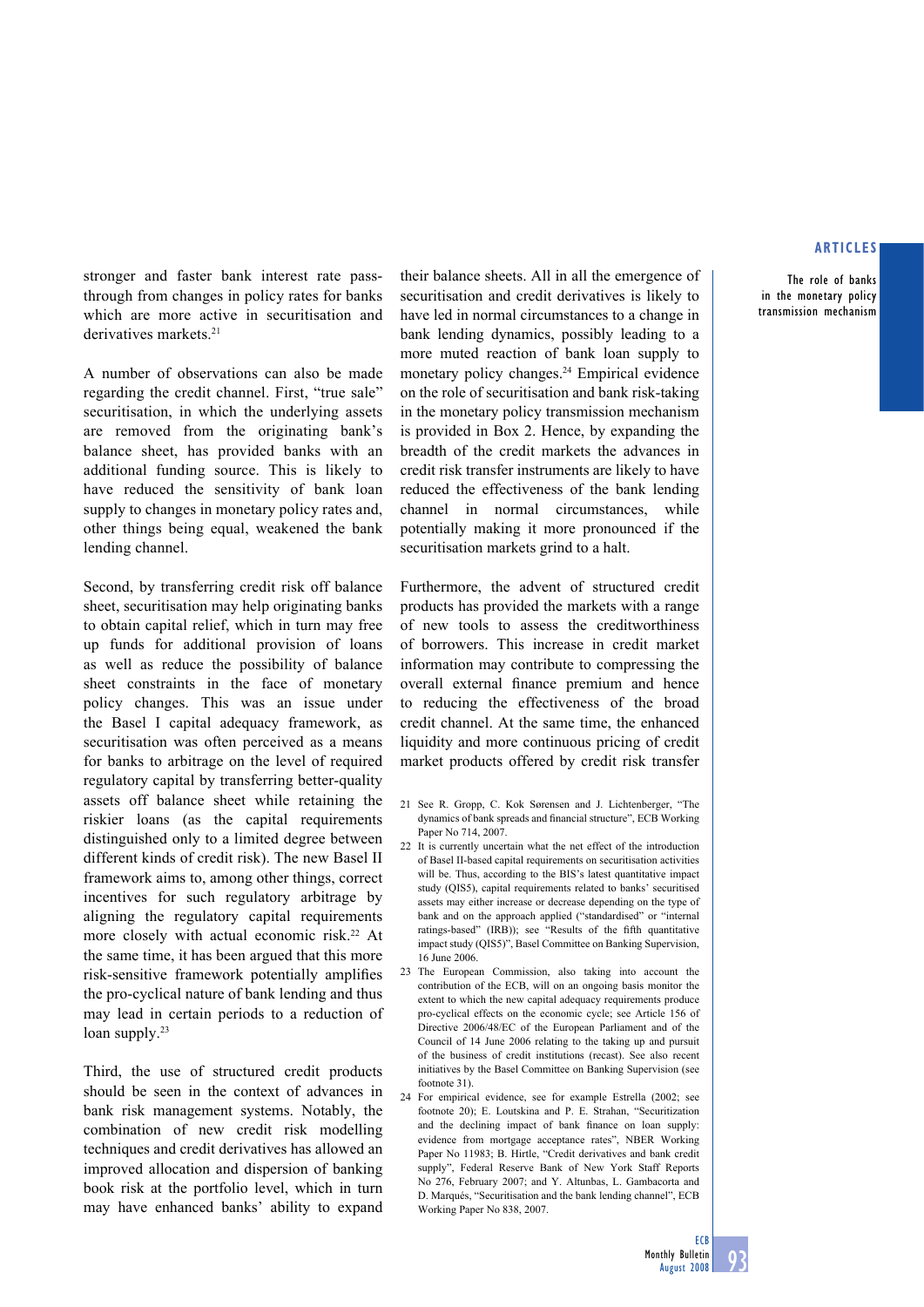instruments as well as the parallel move to fair-value accounting standards may have accentuated the sensitivity of the external finance premium to changes in monetary policy.<sup>25</sup> Hence, a priori the net effect of financial innovation on the balance sheet channel is somewhat ambiguous.

With respect to the risk-taking channel of monetary policy transmission, financial innovation in parallel with changes to the capital regulatory framework (Basel II) is likely to have increased the importance of the perception, pricing and management of risk for the behaviour of banks and other financial intermediaries.<sup>26</sup> Similarly, more market-based pricing may have reinforced the incentive structures driving banks and institutional investors, potentially leading to more extreme risk-taking behaviour. These considerations point to a strengthening of the risk-taking channel.

While there is presently only scarce empirical research on the impact of financial innovation on the risk-taking channel, some recent studies provide evidence of a potential strengthening of monetary policy transmission through the risktaking channel due to the changing role of banks. For example, it has been found that changes in monetary policy affect CDS spreads, as predicted by both the balance sheet channel and the risktaking channel.<sup>27</sup> An easing of monetary policy would be expected to lower CDS spreads, which would make it less costly for banks to hedge their credit risk and hence may allow them to originate riskier loans (as they would then be able to off-load the loans more easily). Two other studies note a positive link between asset prices and (mainly investment) banks' risktaking.28 This derives from the fact that banks tend to target a specific leverage ratio, or a certain risk metric (e.g. the Value at Risk). Hence, the development towards more marketbased pricing of bank balance sheets implies a higher volatility of liabilities in the sense that banks tend to increase leverage when asset prices increase and reduce it when they decline, which in turn may lead to amplified effects on the real economy of monetary policy changes.



Note: "Leveraged loans" are defined as loans to non-investment grade and non-rated borrowers. The "loan overhang" is defined as the difference between actual loan growth and the implied loan growth derived from a standard vector-error correction model of loans to non-financial corporations.

In view of these considerations, Chart 3 presents some tentative evidence that during the recent period of low interest rates and vigorous credit transfer activity, euro area banks not only increased their lending to non-financial corporations by more than expected on the basis of developments in fundamental factors such as fixed investment, internal financing and the cost of financing (which traditionally explain loan growth fairly well) but also tended to engage in riskier lending, which only reversed around mid-2007 with the outbreak of the financial market tensions.

- 25 See also H. Zhu, "An empirical comparison of credit spreads between the bond market and the credit default swap market", *Journal of Financial Services Research*, Volume 29, No 3, June 2006, pp. 211-235, which shows that credit derivatives premia (i.e. CDS spreads) respond more than corporate bond spreads to changes in the availability and cost of financing.
- 26 See C. Borio and H. Zhu, (2007; see footnote 9).
- 27 See J. D. Amato (2005; see footnote 5 of Box 1).
- 28 See T. Adrian and H. S. Shin, "Liquidity and leverage", paper presented at the ECB conference on "The implications of changes in banking and financing for the monetary policy transmission mechanism", 29-30 November 2007, Frankfurt am Main; and D. Greenshaw, J. Hatzius, A. N. Kashyap and H. S. Shin, "Leveraged losses: lessons from the mortgage market meltdown", paper presented at the US Monetary Policy Forum conference, February 2008.

**94 ECB Monthly Bulletin August 2008**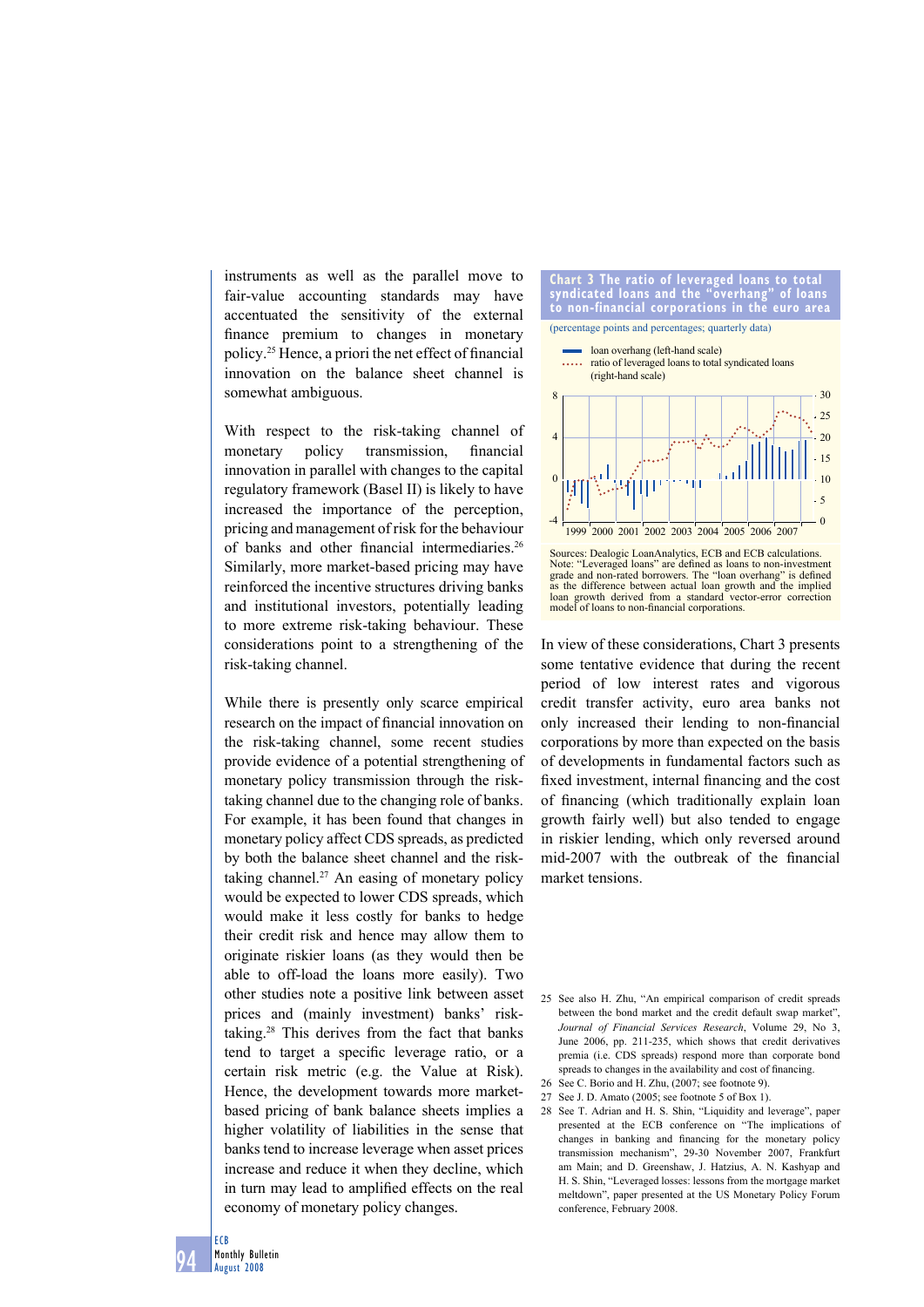**The role of banks in the monetary policy transmission mechanism**

# **4 THE IMPACT OF THE CREDIT MARKET TENSIONS SINCE MID-2007**

The empirical findings on the impact of changes to the financial landscape on the monetary policy transmission mechanism (reported in Section 3) have mostly been derived for samples covering a period of booming securitisation and derivatives activities. Hence, it cannot be excluded that these findings only apply during periods of low financial market volatility, ample liquidity and benign risk levels. Indeed, recent events have shown that during periods of stress the securitisation and credit derivatives markets could come to a standstill. Questions concerning the implications of new financial instruments and the changing nature of banking have indeed come to the fore in the course of the financial market tensions since mid-2007.29 The latest rounds of the bank lending survey for the euro area included a number of ad hoc questions related to the current tensions. For example, 70-80% of the banks (regularly using securitisation) responded that the current difficulties in accessing funding via securitisation would hamper their lending to either some or a considerable extent (see Chart 4).30 Hence, the upward effect on loan supply stemming from the rise of credit risk transfer activities (including securitisation) may at least temporarily have evaporated.

Although the slowdown in securitisation activity is not likely to be permanent, securitisation may take different forms in the future, possibly as a result of a combination of regulatory requirements and changing market practices.31 In any case, recent events have shown that the effects of financial innovations and the role of banks in monetary policy transmission could be highly non-linear. In particular, banks' ability and willingness to take on and distribute additional credit risk is likely to hinge crucially on the smooth functioning of the securitisation and structured credit markets. Certainly, an enhanced understanding of the overall impact of a drying up of credit risk transfer markets is essential. Generally, it is difficult to ascertain a priori how the financial system would function under such circumstances. Arguably, a certain degree of



**Chart 4 The impact on bank lending of** 

Source: Bank lending survey for the euro area.

reintermediation should be expected, although this very much depends on the financial soundness of banks. Furthermore, the financial market tensions have underlined the growing importance of market-based pricing in financial intermediation. The pressure on banks' profitability and balance sheets has been driven mainly by revaluation adjustments of their marketable assets and rising costs related to credit hedging activities rather than by outright losses on their loan portfolios. This also reflects the fact that so far the impact of the financial market tensions on the euro area non-financial private sector has been limited. Finally, recent events have highlighted the importance of a sufficiently high level of credit market transparency and supervision to ensure that market participants have confidence in the quality of the balance sheets of banks and other financial intermediaries.

- 29 See the Overview section and Boxes 5 and 13 in "Financial Stability Review"*,* ECB, December 2007, and the Overview section and special feature article A in "Financial Stability Review", ECB, June 2008.
- 30 Moreover, about one-third of the banks responded that lending could be hampered by currently rising costs related to their capital position.
- 31 See also the recent initiatives by the Financial Stability Forum ("Report of the Financial Stability Forum on enhancing market and institutional resilience", 7 April 2008), the Institute of International Finance ("Interim IIF report on market best practices", April 2008), and the Basel Committee on Banking Supervision ("Principles for sound liquidity risk management and supervision", June 2008).

**ECB**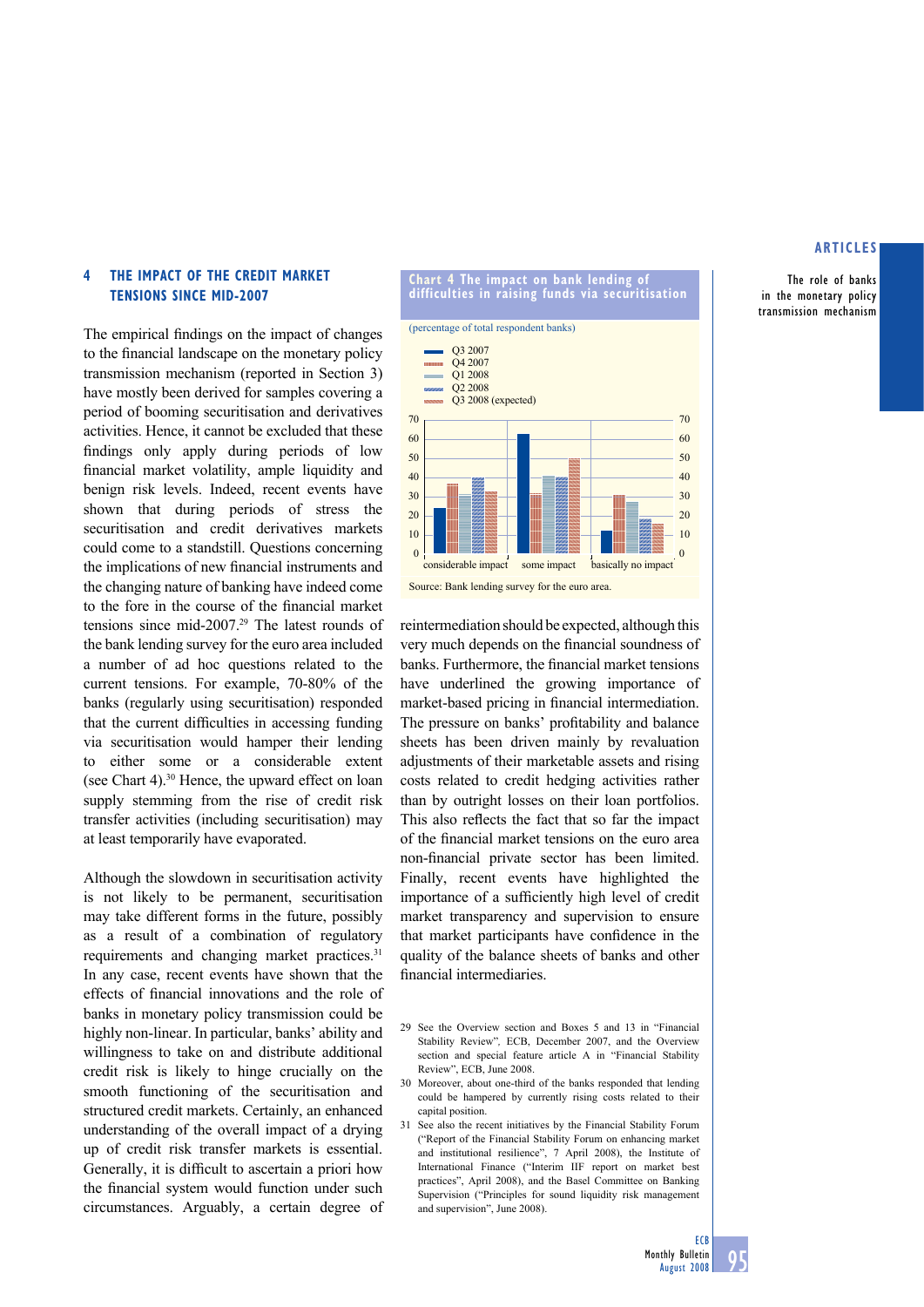# **Box 2**

## **THE IMPORTANCE OF BANK RISK AND SECURITISATION FOR BANK LENDING AND THE TRANSMISSION OF MONETARY POLICY**

In the few years prior to the financial market tensions that started in the second half of 2007, most balance sheet and profitability indicators for euro area banks showed a very positive picture. Banks' credit risk was very low – as measured either by indicators extracted from their financial statements, such as the amount of loan loss provisions, or by market-based measures such as expected default frequencies, or spreads on CDSs or subordinated debt. Moreover, during this period banks' profits and capital positions stood at relatively high levels. These developments were supported by a favourable macroeconomic environment and strong increases in asset prices. Consequently, banks' funding conditions were very favourable due to their low cost of financing and the strong demand for deposits and their marketable debt. In this respect, banks also benefited from an increasing ability to securitise their assets in an environment of ample liquidity and strong demand for credit products from non-bank investors searching for yield, which resulted in a surge in securitisation of euro-denominated assets until mid-2007 (see Chart 1). There is accumulating evidence suggesting that these factors were in part the cause of a strong supply of bank credit and a progressive loosening in credit standards. This was reflected, for instance, in the results of the bank lending survey for the euro area and the strong loan growth observed over the past two to three years.<sup>1</sup>

It is inherently difficult to ascertain the possible impact of monetary policy on loan supply and in particular to disentangle demand and supply effects.<sup>2</sup> In the economic literature, this identification problem has traditionally been solved by using extensive micro data from the banking sector, as individual banks' characteristics are expected to mostly reflect supply effects. Building on this idea, and using data from banks' financial statements, securitisation activity and market-based indicators of banks' risk for around 3,000 euro area banks over the first seven years of EMU, a loan equation was constructed by regressing the growth rate of the lending of individual banks on GDP growth rates, interest rate changes and other countryspecific characteristics as well as a number of bank-specific characteristics including capital, securitisation and risk positions. From a monetary policy perspective, this econometric exercise seems to provide evidence that in the years immediately prior to the market turmoil, securitisation activity partly sheltered banks' loan supply from the impact of monetary policy changes.<sup>3</sup> Chart A shows that the monetary policy impact on the lending of banks that securitise a major part of their loan portfolio is statistically insignificant. For banks that use securitisation to a lesser degree, monetary policy does seem to impact on their lending behaviour.

As a consequence of the tensions in credit risk markets beginning in the summer of 2007, the issuance of asset-backed securities slowed down markedly, while banks' risk profiles also deteriorated and their capital positions came under pressure. The bank lending channel

<sup>3</sup> See Y. Altunbas, L. Gambacorta and D. Marqués-Ibáñez, "Securitisation and the bank lending channel", ECB Working Paper No 838, 2007, and Banca d'Italia Working Paper No 653, 2007.



<sup>1</sup> See for instance G. Dell'Ariccia, D. Igan and L. Laeven, "Credit booms and lending standards: evidence from the subprime mortgage market" or A. Sufi and A. Mian, "The consequences of mortgage credit expansion: evidence from the 2007 mortgage default crisis" papers presented at the Conference on Bank Structure and Competition entitled "Credit market turmoil: causes, consequences and cures", Federal Reserve Bank of Chicago, May 2008.

<sup>2</sup> J. Peek and E. Rosengren, "Is bank lending important for the transmission of monetary policy: an overview", Federal Reserve Bank of Boston Conference Series; Proceedings, 1995, pp. 1-14.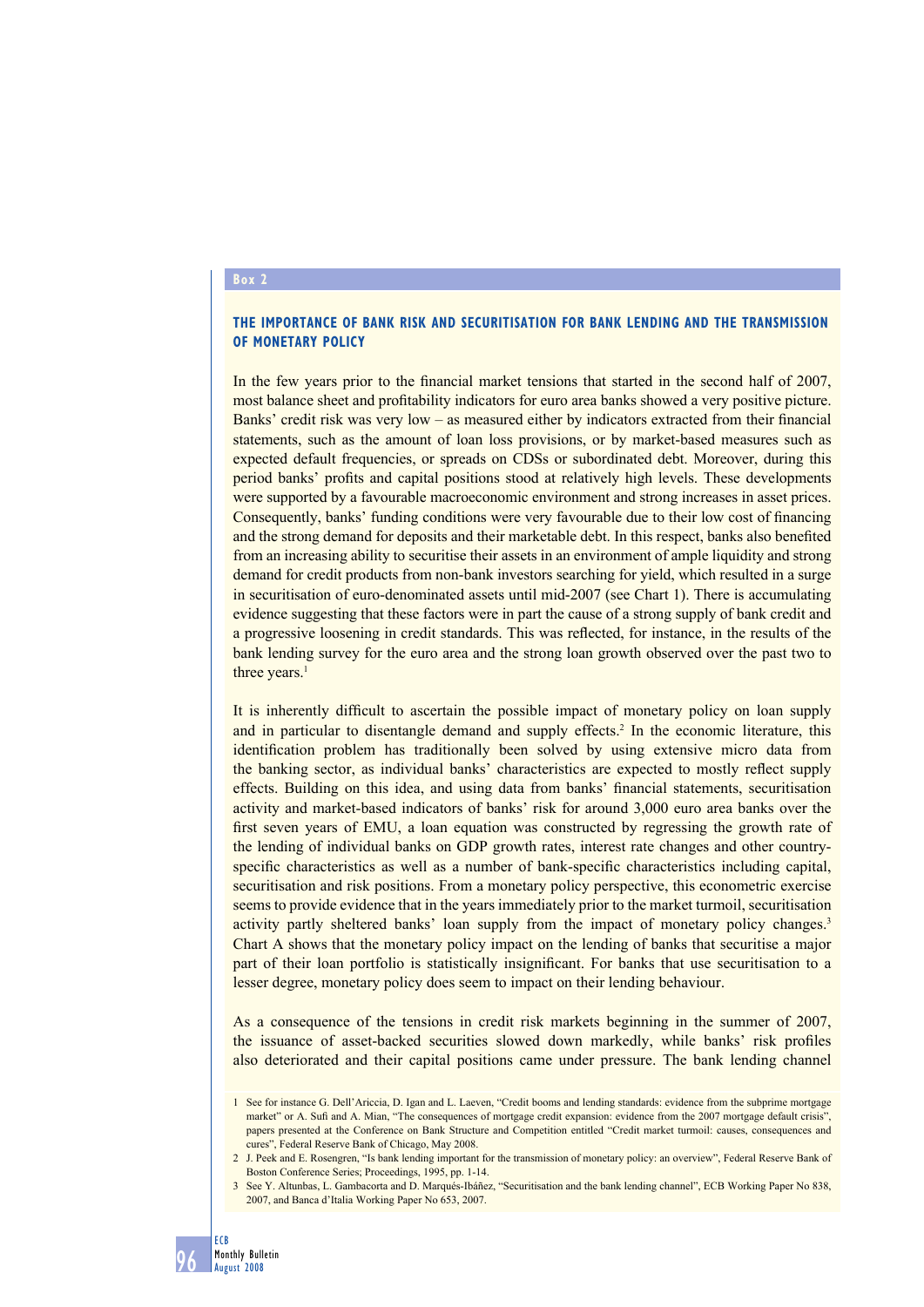**The role of banks in the monetary policy transmission mechanism**

**Chart A Effect of a 1 percentage point increase in the key ECB interest rates on bank loan growth**  (percentage points)



<sup>-6</sup> -5 -4 -3 -2 -1  $\overline{0}$ -6  $\overline{\phantom{a}}$ -4 -3 -2 -1  $\mathfrak{c}$ (return to 2005 conditions) (return to average conditions of 1999-2006) (return to the worst conditions since 1999)

**Chart B Estimated effects on the growth rate of total lending from a shock to loan supply**

Sources: Altunbas et al. and ECB calculations.<br>Note: "Conditions" refers to the level of sec refers to the level of securitisation activity bank risk and capital position.

mechanism suggests that these developments would negatively affect bank loan supply. In this light, using the model described above, three different scenarios were conducted for changes in the baseline level of the growth of bank loans arising from a negative shock to the supply of loans. It can be assumed that the positive bank conditions prior to the credit market tensions (including banks' risk, capital-to-asset ratios and securitisation activity) are likely to have deteriorated. For that reason, the loan equation is "shocked" by adjusting bank conditions (i.e. their level of risk, securitisation activity and capital position) in order to evaluate the possible effect on loan supply. The results of the three scenarios (shown in Chart B) suggest a decline in the growth of supplied lending compared with the baseline scenario.

The first scenario assumes that securitisation activity – which was very strong in the first half of 2007 – bank capital and risk positions all return to the level of 2005, i.e. it assumes a relatively light effect of the credit market tensions. Under this scenario there is an exogenous decline in the volume of loans securitised by around 30%. This in turn produces an immediate reduction in the growth of loans to the non-financial private sector of around 0.5 percentage point (left-hand panel of Chart B).

Under the second scenario, securitisation activity, capital levels and bank risk are assumed to return to their average levels since the introduction of the euro. This would potentially result in a further decline in the supply of credit. It would produce a reduction in the growth of loans to the private sector of around 1.5 percentage points (middle panel of Chart B).

The third, extreme scenario assumes that bank conditions, measured by the three variables mentioned above, deteriorate from the current situation to the worst annual levels observed since 1999. This implies, for instance, a drop in securitisation activity to zero and a deterioration in the quality of credit to the level experienced in 2002. In this extreme case, the growth rate of the supply of loans to euro area residents would drop by around 5 percentage points (right-hand panel of Chart B).

Source: Altunbas et al. (2007).<br>Notes: "SEC" indicates the deg SEC" indicates the degree to which banks securitise their assets. For example, "SEC =  $0.02$ " refers to banks that securitise up to 2% of their assets. "\*\*\*" indicates statistical significance assets. For example,  $\overline{52}$ <br>up to 2% of their assets.<br>at the 1% level